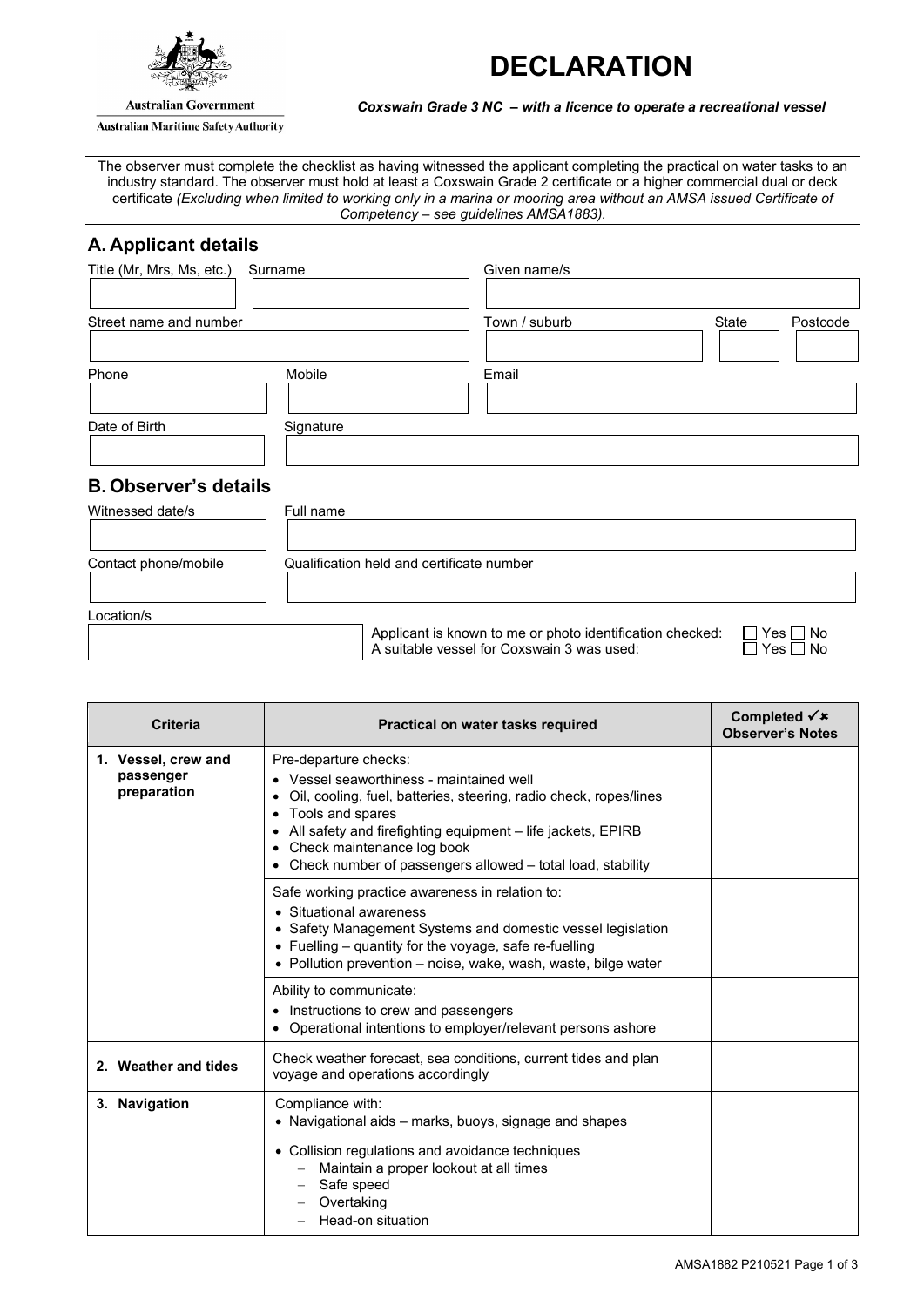| <b>Criteria</b> | Practical on water tasks required                                                                                                                                                                                                                                                                                                                                                                                    | Completed $\checkmark$ x<br><b>Observer's Notes</b> |
|-----------------|----------------------------------------------------------------------------------------------------------------------------------------------------------------------------------------------------------------------------------------------------------------------------------------------------------------------------------------------------------------------------------------------------------------------|-----------------------------------------------------|
|                 | - Crossing situation<br>Action by give-way vessel<br>Action by stand-on vessel<br>Responsibilities between vessels<br>- Risk of collision and action to avoid collision<br>- Restricted visibility<br>- Sound signals: port, starboard, astern, unsure of intentions<br>Local regulations: speed limits, restrictions etc.                                                                                           |                                                     |
|                 | Safely use any on-board navigational equipment                                                                                                                                                                                                                                                                                                                                                                       |                                                     |
| 4. Manoeuvring  | Safely manoeuvre the vessel:<br>• Ahead, astern, port, starboard, figure of 8<br>• At varying speeds<br>• On and off the plane (if applicable)<br>• Control the trim and tilt of the engine (if applicable)<br>• Berthing and un-berthing<br>• Controlling speed<br>• Utilising wind/tidal stream/current<br>• To anchor and retrieve anchor<br>• To pick up and release a mooring<br>• Performing an emergency stop |                                                     |
| 5. Rope work    | Check lines and ropes and stowing correctly                                                                                                                                                                                                                                                                                                                                                                          |                                                     |
|                 | Handle lines/ropes safely and correctly                                                                                                                                                                                                                                                                                                                                                                              |                                                     |
|                 | Ability to tie and use basic knots                                                                                                                                                                                                                                                                                                                                                                                   |                                                     |
| 6. Emergencies  | Identify potential hazards on board                                                                                                                                                                                                                                                                                                                                                                                  |                                                     |
|                 | Identify the local rescue services, contacts, access points and timing                                                                                                                                                                                                                                                                                                                                               |                                                     |
|                 | Identify actions for - fire, collision, grounding, flooding, person<br>overboard                                                                                                                                                                                                                                                                                                                                     |                                                     |
|                 | For emergencies:<br>• Ability to use firefighting equipment<br>• Ability to communicate with passengers and crew<br>• Vessel abandonment procedures<br>• Don a life jacket and check                                                                                                                                                                                                                                 |                                                     |
|                 | Emergency contact details<br>Informed someone prior to departure and on arrival                                                                                                                                                                                                                                                                                                                                      |                                                     |
| 7. General      | Know the operational limits of a Coxswain Grade 3 NC                                                                                                                                                                                                                                                                                                                                                                 |                                                     |

### Observer's comments:

The declaration is completed only for working in a marina or mooring area (see guidelines):

The declaration is completed for a standard Coxswain Grade 3 NC certificate:

| $\square$ Yes $\square$ No |  |
|----------------------------|--|
| $\square$ Yes $\square$ No |  |

*Note: The applicant is limited to a marina or mooring area if they do not have a current first aid certificate or if the observer does not hold a Coxswain Grade 2 (or higher) certificate. Otherwise, the applicant is eligible for a standard Coxswain Grade 3 NC certificate.*